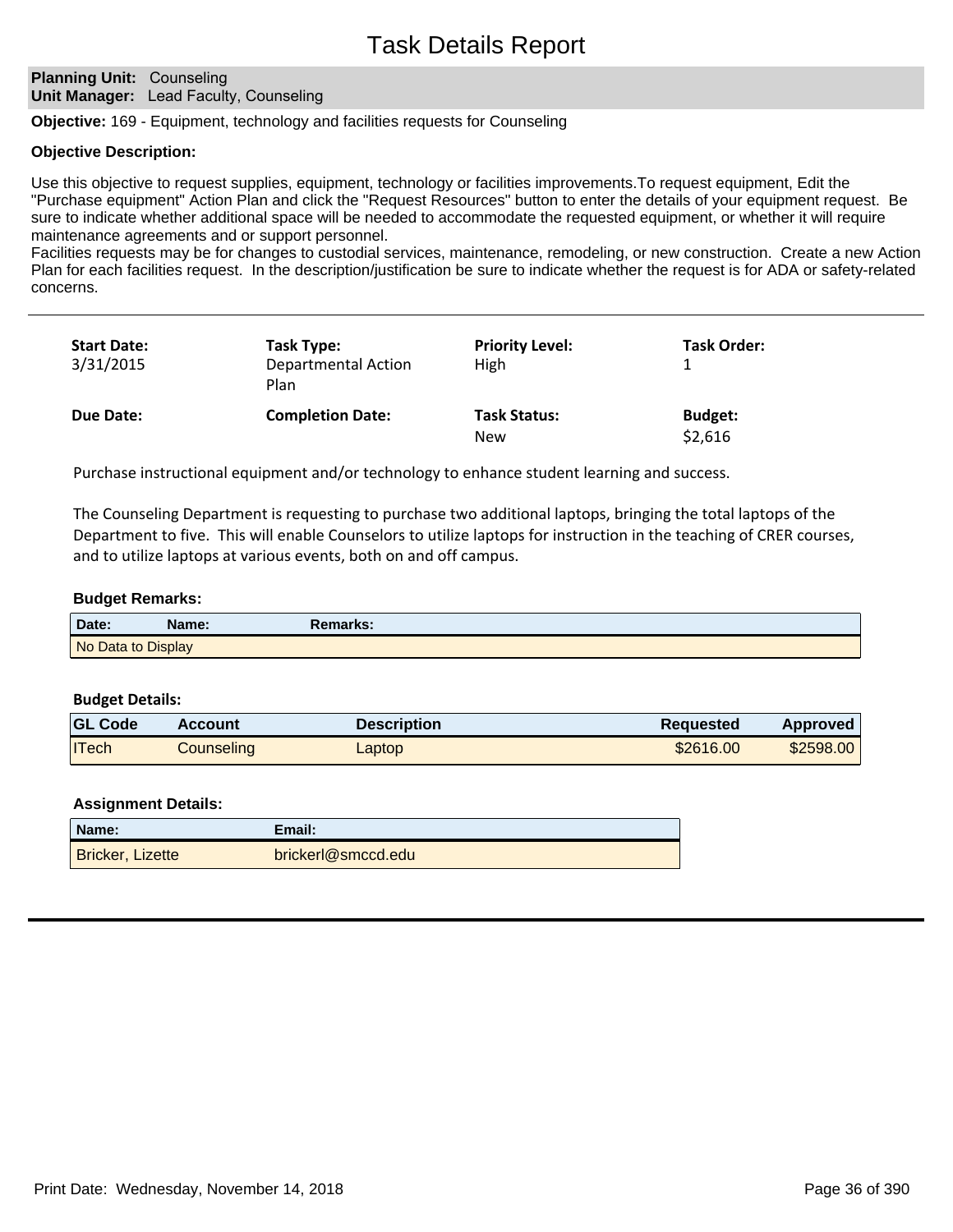# **Planning Unit: Counseling Unit Manager:** Lead Faculty, Counseling

**Objective:** 234 - Personnel requests for Counseling

## **Objective Description:**

Use this objective to propose new positions. Create a new "action plan" below. Describe the position you are requesting and provide a justification for this request.

| <b>Start Date:</b> | Task Type:              | <b>Priority Level:</b>            | <b>Task Order:</b>    |
|--------------------|-------------------------|-----------------------------------|-----------------------|
| 8/22/2016          | Resource Request        | High                              |                       |
| Due Date:          | <b>Completion Date:</b> | <b>Task Status:</b><br><b>New</b> | <b>Budget:</b><br>\$0 |

Our goal is to increase staffing stability in the Counseling Department by converting two of our full-time grant/categorical funded Counselor positions to full-time tenure-track faculty positions. These two positions are the College for Working Adults (CWA) Counselor and the Basic Skills Counselor. Both positions have experienced high turnover since their inception, often losing staff to tenure-track positions at other colleges. For example, the CWA program began in 2011 and has had 5 different counselors in as many years. Over the same period, CWA grew from 22 to 192 students. Our CWA students have a unique set of counseling needs because students tend to be older, employed full-time, with a mix of previous coursework and institutions.

Likewise, we have had excessive turnover in our Basic Skills Counselor position - four different counselors in the past 5 years. Counselor turnover disrupts services to a high-need student population: ESL students, Basic Skills students, students on probation and dismissal and many of our CTE students. This Counselor utilizes an assertive role with students - visiting classrooms, interacting with faculty, conducting student outreach and proactive registration. Consistency in counseling services is critically to increasing retention and goal completion of this population.

### **Budget Remarks:**

| Date:              | Name: | Remarks: |
|--------------------|-------|----------|
| No Data to Display |       |          |

### **Budget Details:**

| <b>GL Code</b> | <b>Account</b> | <b>Description</b>                                        | Reguested | Approved |
|----------------|----------------|-----------------------------------------------------------|-----------|----------|
| <b>NIPers</b>  | Counseling     | FT Tenure-track CWA and Basic<br><b>Skills Counselors</b> | \$0.00    | \$0.00   |

| Name:            | Email:             |
|------------------|--------------------|
| Carranza, James  | carranza@smccd.edu |
| Bricker, Lizette | brickerl@smccd.edu |
| King, Phillip    | kingp@smccd.edu    |
| Rana, Anniqua    | rana@smccd.edu     |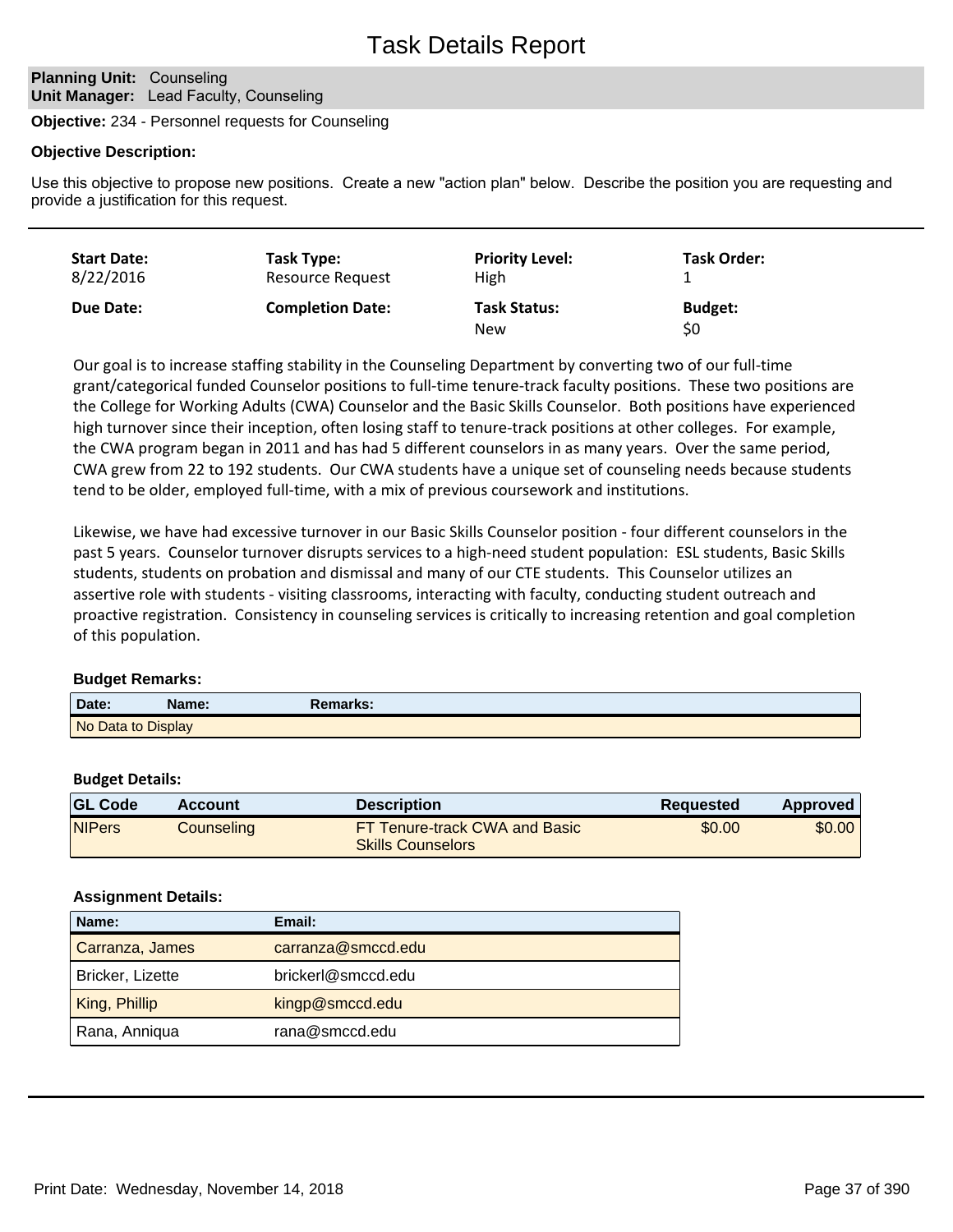# Task Details Report

**Planning Unit: Counseling Unit Manager:** Lead Faculty, Counseling

**Objective:** 299 - Strategic action plans for Counseling

## **Objective Description:**

Use this objective to describe the action plans that your program intends to implement. Scroll to the "Action Plan and Required Resources" section and click the Add button. Describe your plan. Be sure to describe any research or training you will need to accomplish these plans. Then select PRIE and/or Professional Development in the "Units Impacted" section.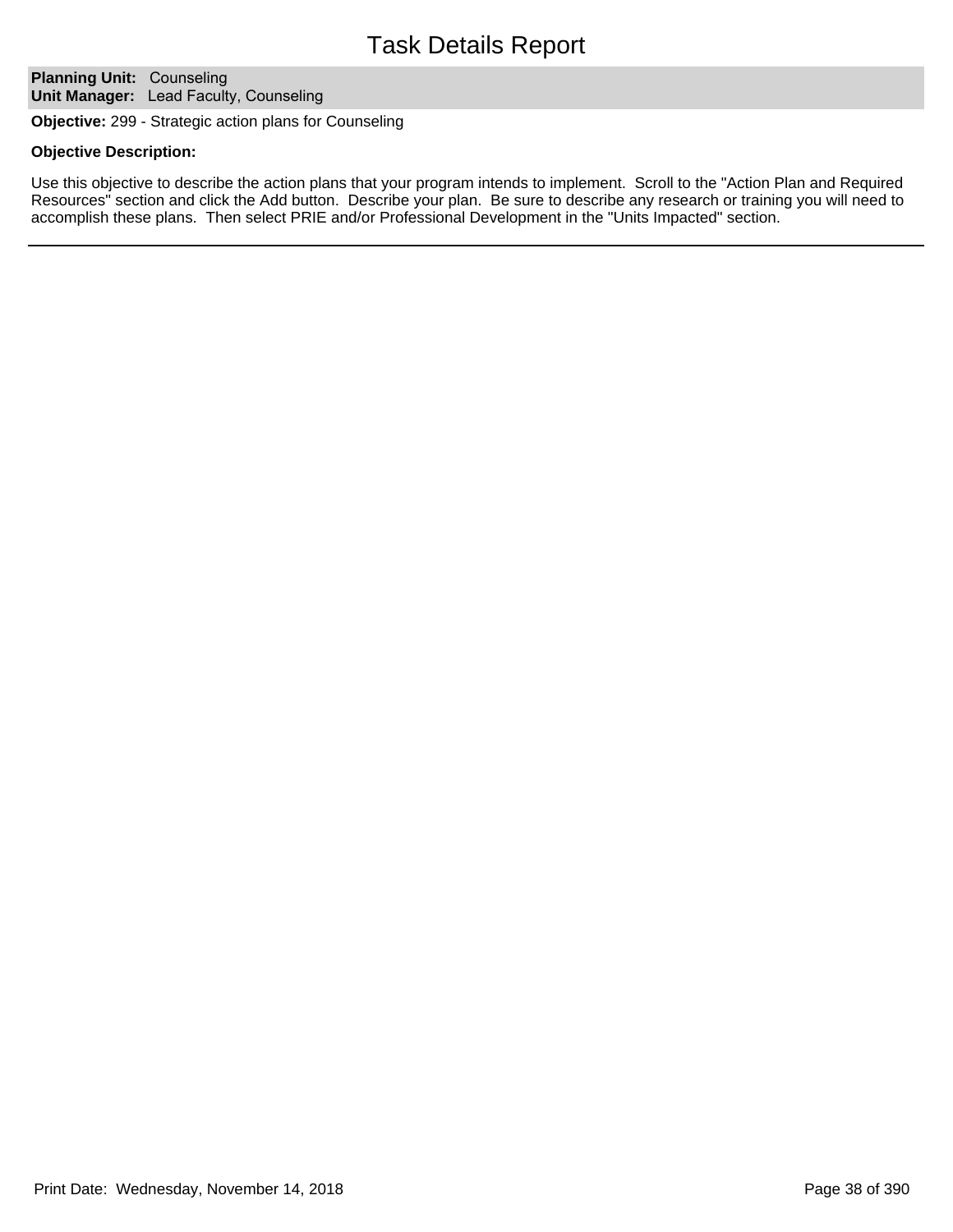# Task Details Report

| <b>Start Date:</b><br>8/18/2015 | Task Type:<br>Departmental Action<br>Plan | <b>Priority Level:</b><br>High | <b>Task Order:</b> |
|---------------------------------|-------------------------------------------|--------------------------------|--------------------|
| Due Date:                       | <b>Completion Date:</b>                   | <b>Task Status:</b>            | <b>Budget:</b>     |
| 2/28/2017                       | 2/28/2017                                 | In Progress                    | \$0                |

We plan to keep the same SAO's and SLO for the next review cycle.

SAO - Utilize a student survey to insure that students are satisfied with their counseling appointment.

Methodology: The Welcome Desk will give the survey to students when they come in for their counseling appointments in the first two weeks of February (after the drop in period). Students will complete the survey after the counseling appointment and return it to the Welcome Desk.

SLO - As a result of the counseling appointment, new or returning matriculating students will know what classes to take to meet their educational goal.

Methodology: A pre and post survey will be utilized. Students will respond to the survey question, "I know the classes to take this semester to meet my educational goal". They will be first asked this question at orientation and again after the counseling appointment to assess the learning outcome.

SAO - Insure that students who complete registration are also enrolling for classes.

Methodology: All students who complete the matriculation process (application, orientation, assessment, counseling) will be monitored to determine if they followed up with registration. Students who have not registered, will receive contact informing them that they are "registration ready". Data will be collected to determine if monitoring and contacting students results in higher registration rates.

## **Budget Remarks:**

| Date:              | Name: | Remarks: |  |
|--------------------|-------|----------|--|
| No Data to Display |       |          |  |

### **Budget Details:**

| <b>GL Code</b>     | <b>Account</b> | <b>Description</b> | <b>Requested</b> | <b>Approved</b> |
|--------------------|----------------|--------------------|------------------|-----------------|
| No Data to Display |                |                    |                  |                 |

| <b>Name:</b>                                | Email: |
|---------------------------------------------|--------|
| Lead Faculty, Counseling darafshi@smccd.edu |        |